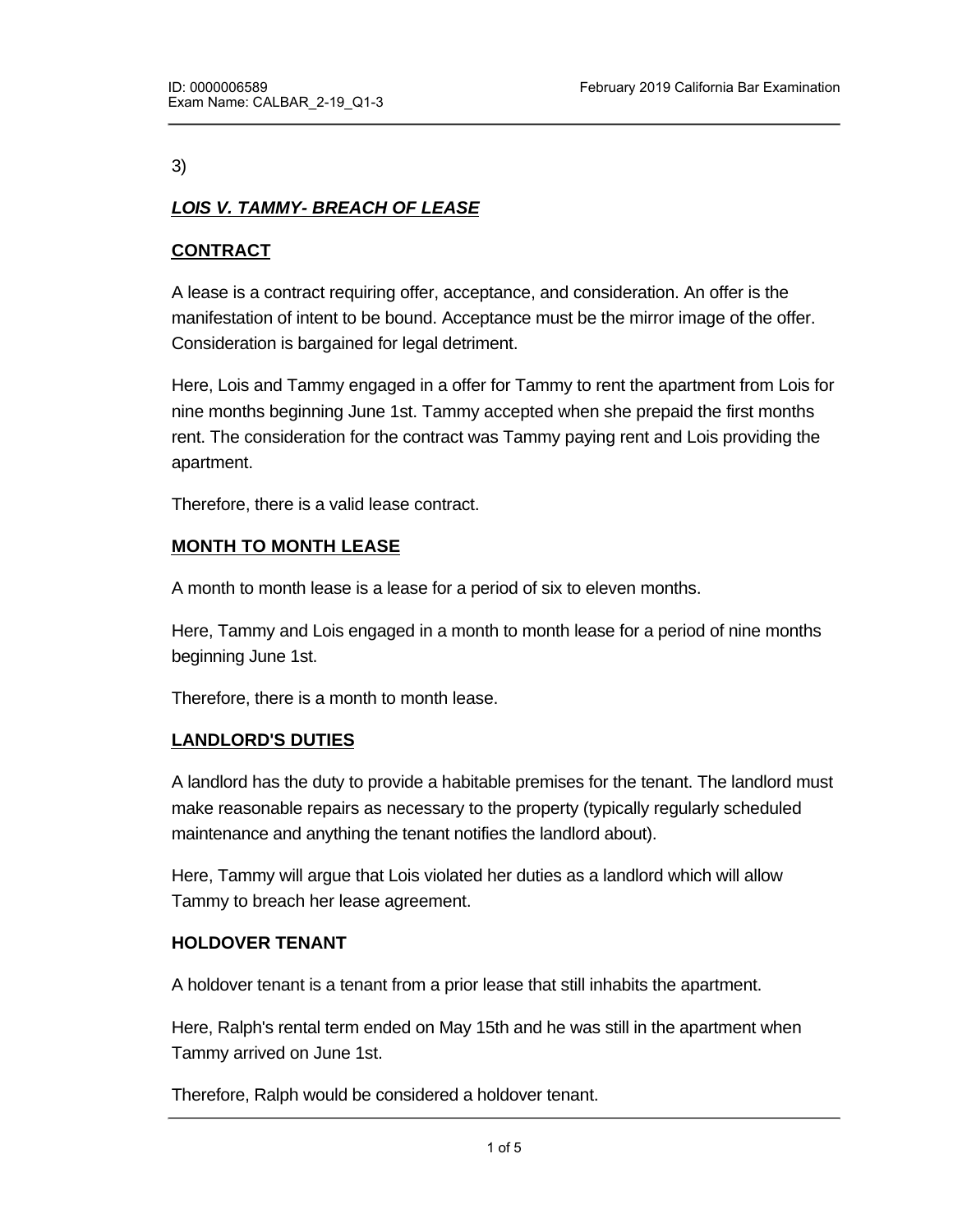# **CURRENT TENANT'S REMEDIES FOR HOLDOVER TENANT**

A current tenant's remedies for a holdover tenant are to let the landlord know. The tenant also has the ability to pursue a legal eviction to remove the holdover tenant from the property.

Here, Tammy complained to Lois about Ralph still occupying the apartment. Lois pursued a legal eviction and Ralph was out of the apartment by June 15th. Tammy will argue that she is not liable for rent from June 1st to June 15th because she did not have actual possession of the apartment. However, Lois will argue that the options were limited as Tammy is in a month to month lease and that she did what a reasonable landlord would do which is to engage in an evictions; even though she was under no legal duty to have the eviction (it was Tammy's). Lois will argue that she acted as fast as she reasonably could to evict Ralph.

Therefore, Tammy's does not have any remedies for the holdover tenant.

### **BREACH OF HABITABILITY-PRIVATE NUISANCE**

Tammy will argue that The Gyrations daily rehearsal constituted a private nuisance. A private nuisance is an action that prohibits an individual from the full use and enjoyment of her land.

Here, Tammy will argue that the daily rehearsals interfered with her studies as a medical student which prohibited her from the full use and enjoyment of her apartment. However, Lois will be able to successfully counter that there is nothing to indicate the band is in violation of their lease and that Tammy can pursue action against the band because the noise is not within Lois's ability to repair. Further, as a student Tammy is extra sensitive regarding noise interfering with her studies. There is no indications that these rehearsals were occurring at odd hours which would interfere with the ability to sleep. Tammy is the only tenant in the apartment complex that is repeatedly complaining about the band's noise. Lois will also point out that the Band was arrested for disturbing the peace on July 15th. After July 15th the nuisance was essentially abated. Tammy will argue that this also violated the duty of habitability because she could not use her home to study. However, without a showing of more evidence this argument will be unsuccessful. Especially because the noise is no longer on the premises.

Therefore, there is no private nuisance because the nuisance has been abated.

#### **BREACH OF WARRANTY OF HABITABILITY- COLD WATER**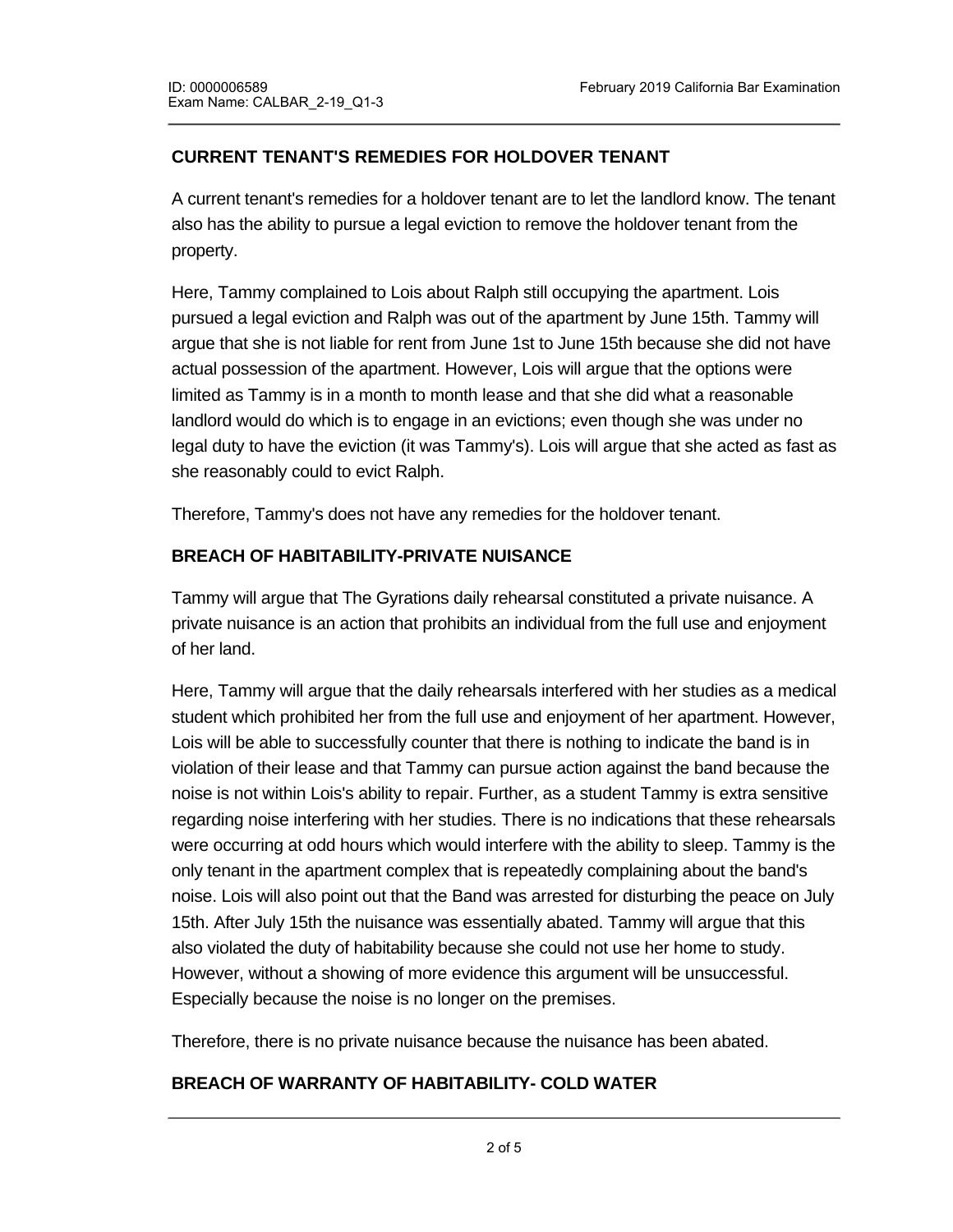A Landlord has a duty to keep the premises habitable. They are required to fix conditions that will affect the health and safety of the tenant.

Here, the shower in Tammy's apartment delivered only cold water. Access to hot water is a condition that can affect the health and safety of the tenant. However, Tammy notified Lois who hired a plumber who fixed the issue. Tammy did not notify Lois that the water stopped working again.

Therefore, Lois is not responsible for fixing the condition because she had no notice.

# **BREACH OF WARRANTY OF HABITABILITY- STOVE**

Here, the stove stopped working. The stove falls under the condition of habitability because it is necessary for cooking.

Tammy will argue that the stove stopping to work is breach of habitability. However, Tammy did not report this to Lois to give her an opportunity to fix the condition.

Therefore, Lois can not be responsible for fixing the condition because she has no notice.

**Conclusion:** There are no indications that Lois violated her duties as a landlord. There is ever indication that upon notice of a problem on the premises that Lois took prompt action to fix the problem. This is shown through her making repairs to the water in Tammy's apartment and evicting Ralph.

Therefore, Lois did not violate any of her landlord duties.

#### **TENANT'S REMEDIES**

**CONSTRUCTION** 

Assuming that Lois breached her duties has a landlord as a tenant Tammy as remedies. Tammy can withhold a portion of the rent and use that portion to make repairs on the premises. Tammy can move out of the apartment under the theory of constructive eviction. Tammy can withhold rent and sue Lois.

Here, Tammy chose to leave the apartment. She did not withhold rent and sue, nor did she take it upon herself to conduct repairs to the apartment. Tammy went so far as to not even notify Lois of repairs that needed to be undertaken at the apartment. Lois will argue that she had no duty to fix what she did not know was broken; nor could she have fixed what she did not know needed to be fixed. Further she will argue that Tammy could not rightfully use any remedies against her because of the lack of notice.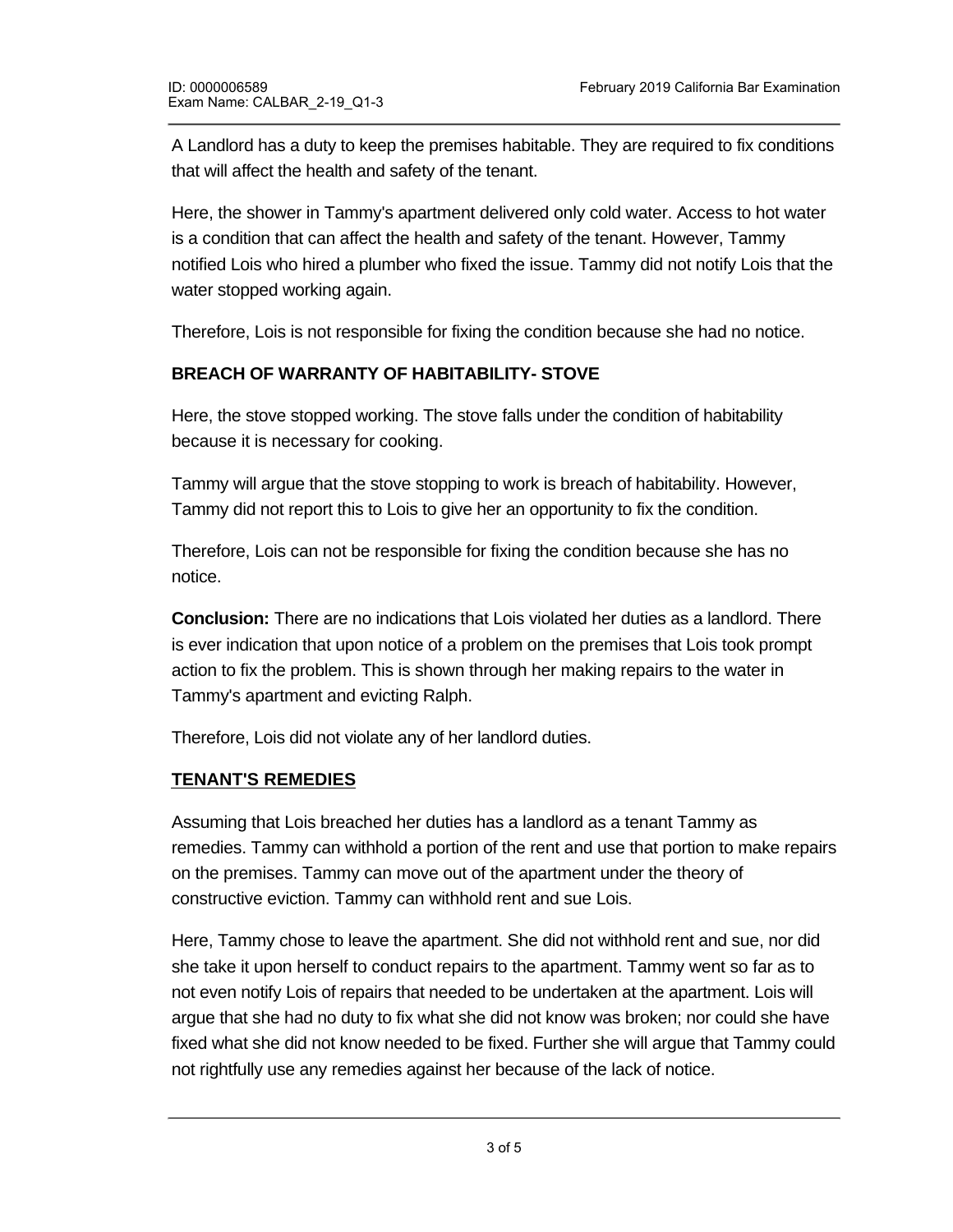## **CONSTRUCTIVE EVICTION**

A constructive eviction occurs when the premises is so uninhabitable that a tenant is essentially forced to move out because she cannot utilize the property.

Here, Tammy will argue that she was constructively evicted twice. The first time when Ralph was the holdover tenant because he was living in the apartment she did not have the ability to move into the apartment. This forced her to find other housing until Ralph could be evicted. The second time she will argue was when the stove stopped working because looking at everything that occurred during the course of her time in the apartment there was one occurrence after another which prevented her from using her property to the fullest. However, Lois will argue that the second constructive eviction was improper because the entire circumstances of Tammy's stay in the apartment is not examined when deciding whether she is forced to move out. Lois made every repair that Tammy notified her of and addressed every complaint that Tammy has lodged with her relating to the apartment. Lois would have promptly had the stove repaired had Tammy given her notice and a chance to fix the stove.

Therefore, there is no constructive eviction.

Therefore, Tammy did not assert any of the tenant's remedies relating to her apartment.

#### **TENANT'S DUTIES**

A tenant has a duty to pay rent, notify the landlord of major repairs that need to be made, engage in minor repairs in the apartment, and follow the terms set forth in the lease.

#### **Rent**

A tenant has a duty of pay rent.

Here, Tammy stopped paying rent after she left the apartment. This was on August 31st. The time frame of Tammy's lease was nine months from June 1st. Tammy still had six months left of her lease and she did not properly assert her remedies for issues upon the land.

Therefore, Tammy breached her duty.

#### **Notice**

A tenant must notify a landlord of major repairs that need to be made.

Here, Tammy did not notify Lois the second time her apartment began delivering cold